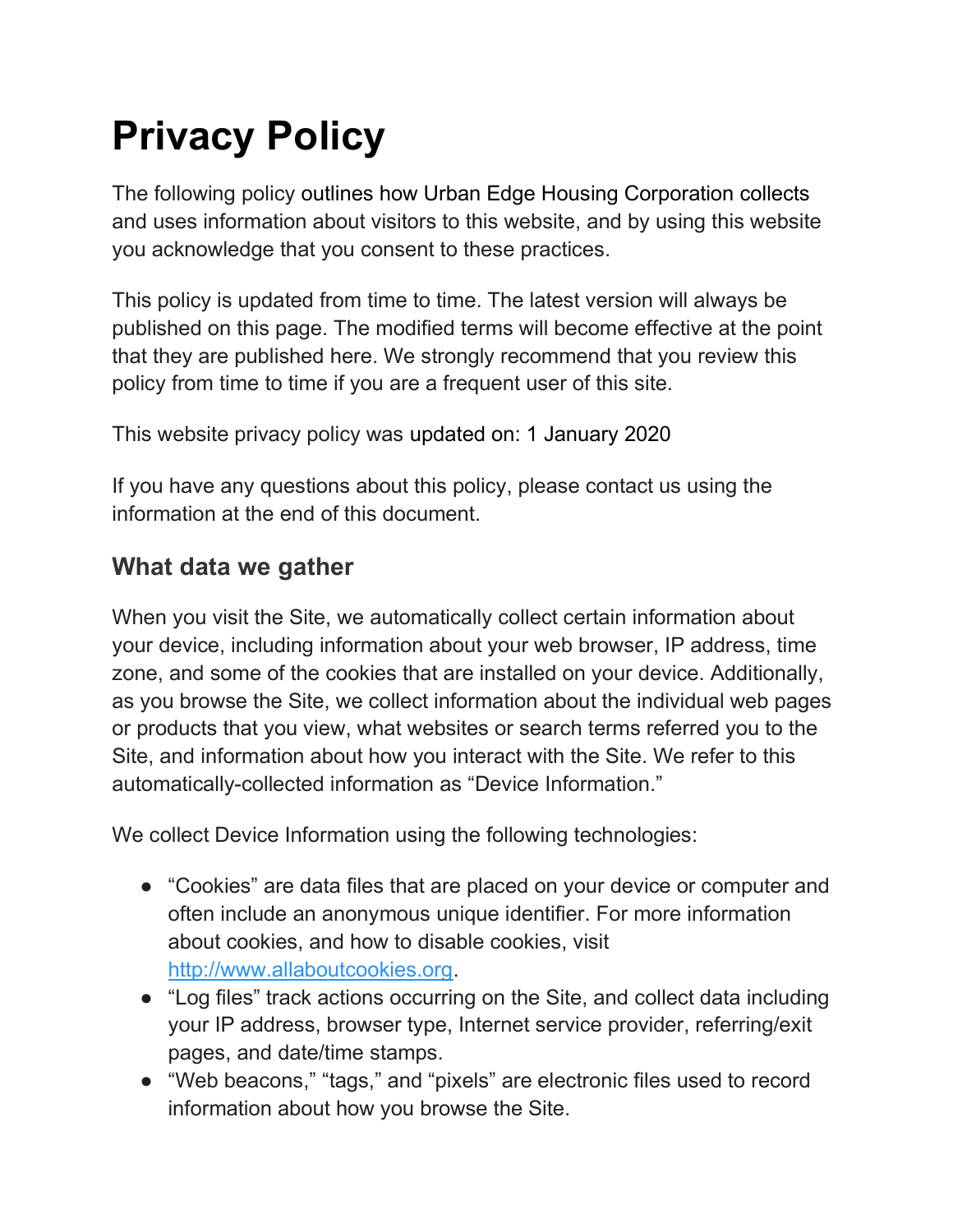• Other information relevant to customer surveys and/or offers

We may leverage Google Analytics, or other 3rd party tracking solutions to gather and analyze data related to how visitors find and access our site. This information is used only to manage and improve our site. You can read more about how Google uses your Personal Information here: https://www.google.com/intl/en/policies/privacy/

You can also opt-out of Google Analytics here: https://tools.google.com/dlpage/gaoptout

### Cookies and how we use them

#### What is a cookie?

A cookie is a small file placed on your computer's hard drive. It enables our website to identify your computer as you view different pages on our website.

Cookies allow websites and applications to store your preferences in order to present content, options or functions that are specific to you. They also may allow site administrators to see information like how many people use the website and what pages they tend to visit.

#### How we use cookies

We may use cookies to:

- Analyze our web traffic using an analytics package. Aggregated usage data helps us improve the website structure, design, content and functions as described above.
- Identify whether you are signed in to our website. A cookie allows us to check whether you are signed in to the site.
- Test content on our website. For example, 50% of our users might see one piece of content, the other 50% a different piece of content.
- Store information about your preferences. The website can then present you with information you will find more relevant and interesting.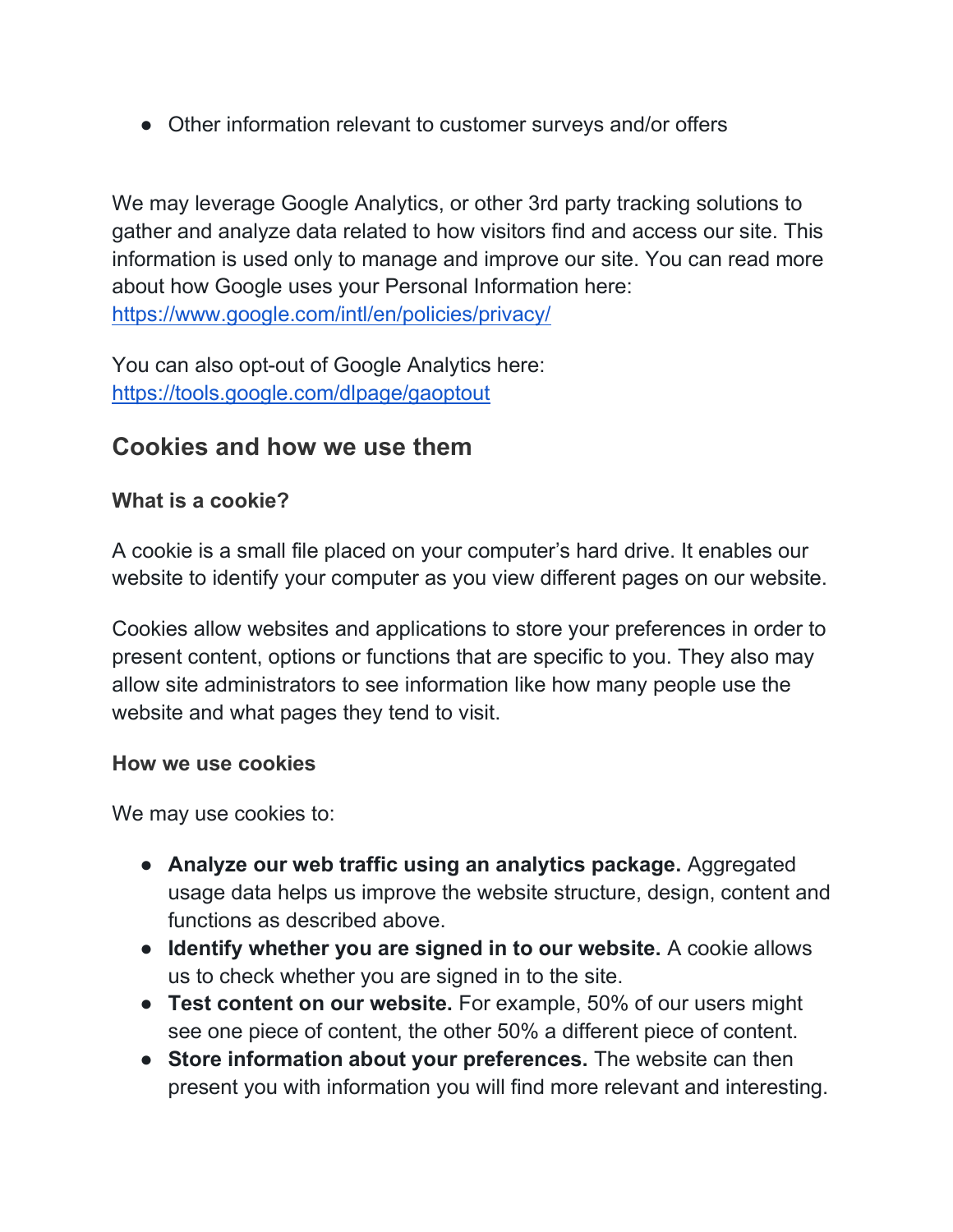• To recognize when you return to our website. We may show your relevant content, or provide functionality you used previously. Cookies do not provide us with access to your computer or any information about you, other than that which you choose to share with us.

## Controlling cookies

You can use your web browser's cookie settings to determine how our website uses cookies. If you do not want our website to store cookies on your computer or device, you should set your web browser to refuse cookies. However, please note that doing this may affect how our website functions. Some pages and services may become unavailable to you.

Unless you have changed your browser to refuse cookies, our website may issue cookies when you visit it.

If you choose to communicate with us through this website, we may collect personally identifiable information. This could include name, email address, physical address, phone number, etc. We may collect such information to help facilitate communications with you. We will use this information for our own internal records and to contact you in response to a specific inquiry.

If you are a European resident, you have the right to access personal information we hold about you and to ask that your personal information be corrected, updated, or deleted. If you would like to exercise this right, please contact us using the contact information at the end of this document

Additionally, if you are a European resident we note that we are processing your information in order to fulfill contracts we might have with you (for example if you make an order through the Site), or otherwise to pursue our legitimate business interests listed above. Additionally, please note that your information will be transferred outside of Europe, including to Canada and the United States.

## **Security**

We will always hold your information securely.